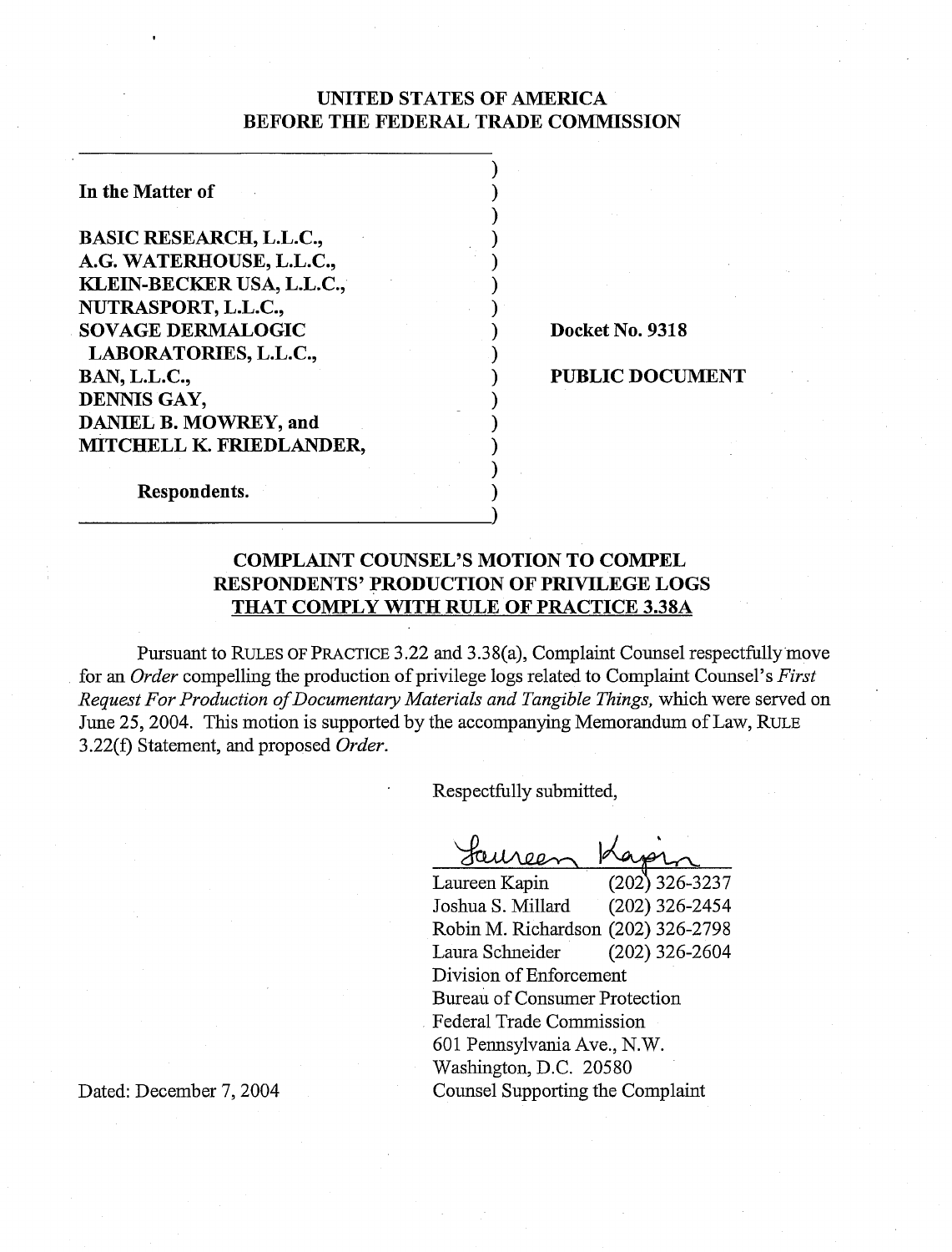## UNITED STATES OF AMERICA BEFORE THE FEDERAL TRADE COMMISSION OFFICE OF ADMIMSTRATIVE LAW JUDGES

 $)$  .  $\mathbf{)}$ **1**   $)$  $)$  $)$  $)$ 

 $\mathbf{)}$ 

 $\mathbf{)}$  $)$  $)$  $\mathbf{)}$  $)$  .

In the Matter of

BASIC RESEARCH, L.L.C., A.G. WATERHOUSE, L.L.C., KLEIN-BECKER USA, L.L.C., NUTRASPORT, L.L.C., SOVAGE DERMALOGIC LABORATORIES, L.L.C., BAN, L.L.C., DENNIS GAY, DANIEL B. MOWREY, and MITCHELL **K.** FRIEDLANDER,

Docket No. 9318

#### 1 PUBLIC DOCUMENT

Respondents.

# COMPLAINT COUNSEL'S MEMORANDUM IN SUPPORT OF MOTION TO COMPEL PRODUCTION OF PRIVILEGE LOGS THAT COMPLY WITH RULE OF PRACTICE 3.38A

Complaint Counsel respectfully submit this *Memorandum* in support of our *Motion to Compel Production of Privilege Logs that Comply with Rule of Practice 3.38A.* The Court's recent *Order* made clear that all parties to this litigation must produce privilege logs that "conform to the requirements of RULE **3.38A."** *See Order Granting Basic Research's Fourth Motion To Compel* (Dec. 1, 2004). Nevertheless, despite document requests and interrogatories served upon all nine respondents, to date, only two corporate respondents have produced a privilege log describing the withheld materials. The single log produced suffers from severe deficiencies which Respondents have failed to remedy. Complaint Counsel has raised the absence of privilege logs and the deficiencies of the single privilege log with Respondents' counsel. Nevertheless, after discussion, including references to the Court's recent *Order,*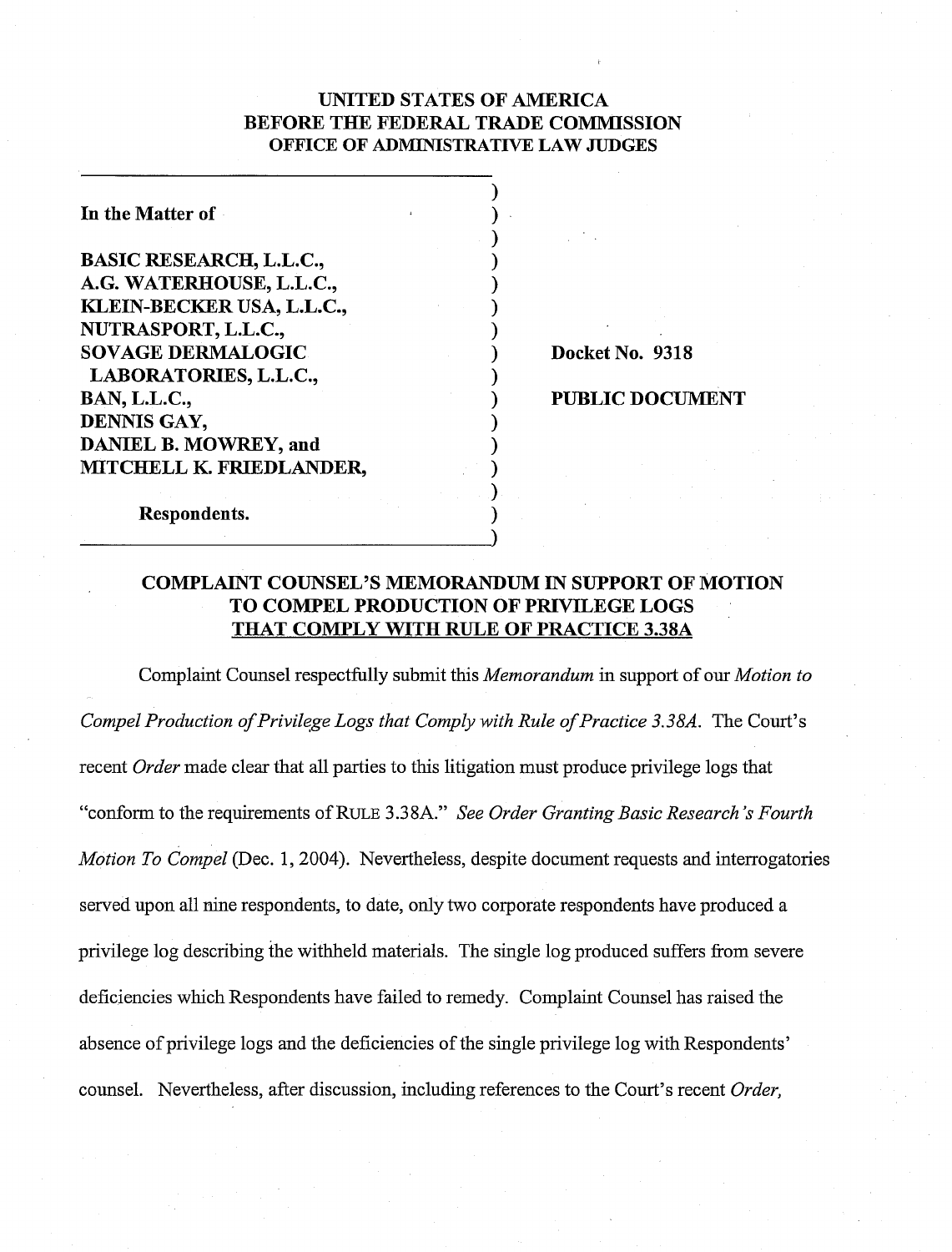Respondents have flatly refused to either 1) provide the missing privilege logs or 2) conform the single, deficient log to the requirements set forth in RULE 3.38A. Respondents' continued failure to fully comply with their discovery obligations is wholly unjustified. For the reasons set forth below, this Court should issue an Order compelling each Respondent to issue privilege logs in compliance with RULE 3.3 8A.

#### **BACKGROUND**

On June 15,2004, the Commission filed the Complaint in this matter, alleging, inter alia, that Basic Research LLC and other related individuals and companies (collectively, "Respondents") marketed certain dietary supplements with unsubstantiated claims for fat loss and/or weight loss, and falsely represented that some of these products were clinically proven to be effective, in violation of Sections 5(a) and 12 of the Federal Trade Commission Act ('FTC Act"). On June 25, 2004, Complaint Counsel served discovery requests on Respondents. Our first requests consisted of a First Request for Production of Documentary Materials and Tangible Things ("Document Request"), and a First Set of Interrogatories ("'Interrogatories") both attached as Exhibit 1. These initial requests included a detailed instruction directing Respondents to prepare a schedule of items withheld which states individually for each item withheld: (a) the type, title, specific subject matter, and date of the item; (b) the names, addresses, positions, and organizations of all authors and recipients of the item; and (c) the specific grounds for claiming that the item is privileged." See Document Request at Instruction 10 and Interrogatories at Instruction 9. Respondents have taken many months to provide documents to Complaint Counsel producing materials on August  $9<sup>th</sup>$ , August  $18<sup>th</sup>$ , September  $9<sup>th</sup>$ , October  $27<sup>th</sup>$ , November  $16<sup>th</sup>$ , and most recently, on November  $18<sup>th</sup>$ . All of the produced documents have come from just

 $-2-$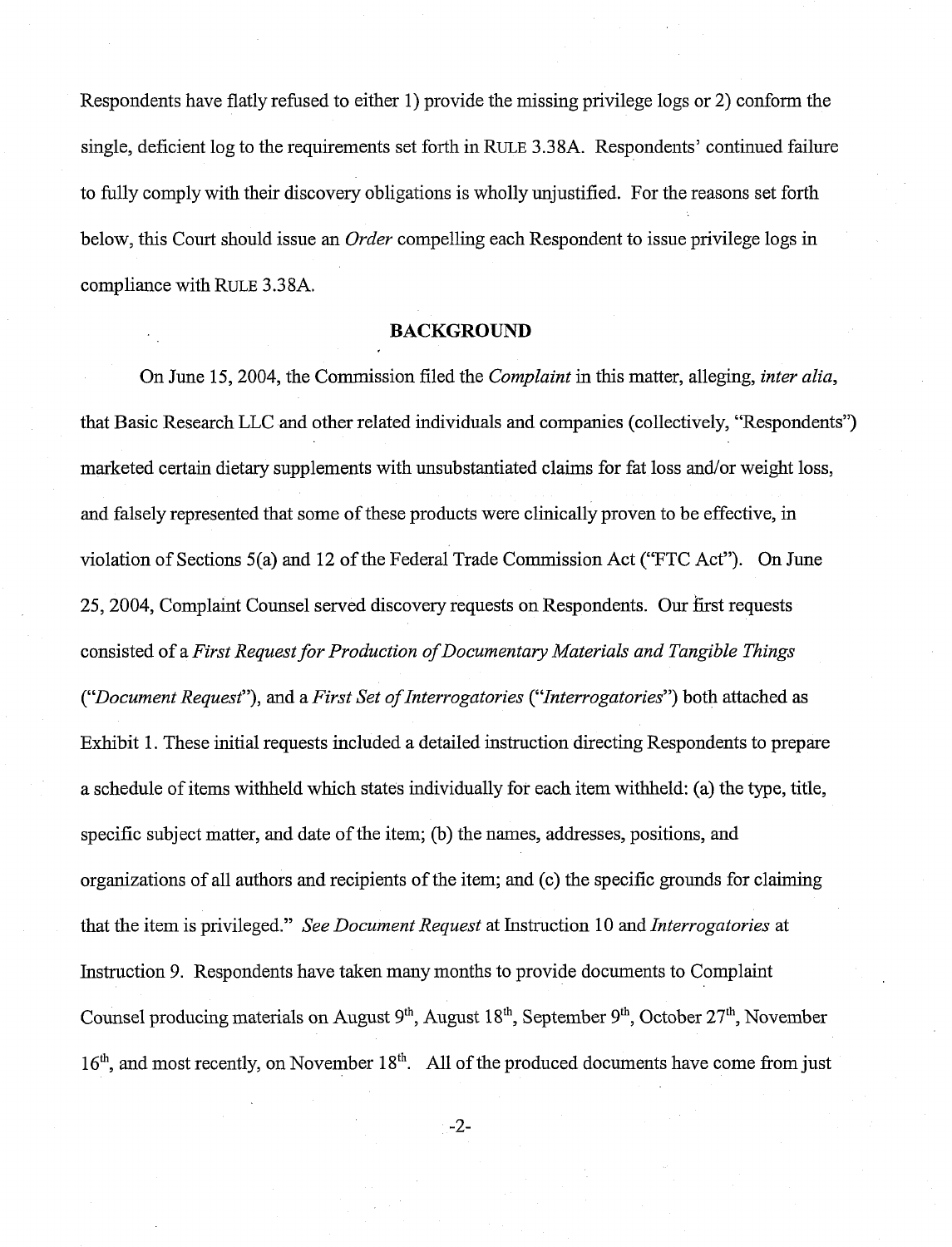two Respondents-Basic Research LLC and BAN LLC. The remaining seven Respondents-A.G. Waterhouse, Klein-Becker USA, Nutrasport, Sovage Dermalogic Laboratories, Dennis Gay, Daniel Mowrey, and Mitchell K. Friedlander-have produced *no*  documents whatsoever. The remaining Respondents have also failed to produce *any* privilege logs describing responsive documents withheld and the bases for withholding them.

On October 6,2004, Respondents produced what was essentially a draft privilege log one admittedly "not prepared by [Respondent Counsel's] office" which listed documents that Respondent's counsel had yet to review. *See* October 6<sup>th</sup> 2004 letter transmitting Respondents' Privilege Log attached as Exhibit 2. Respondents have not updated that log to include materials that may have been withheld from their three subsequent productions in late October and November. Complaint Counsel identified several serious concerns with that log, including its lack of sufficient detail in its document description, and its general descriptions of documents that appeared to fall outside the scope of recognizable privileges. *See October 15"', 2004 Letter from Mr. Millard to Mr. Feldman* attached as Exhibit 3.

As set forth in the attached RULE 3.22(f) Statement, Complaint Counsel attempted to negotiate with Respondents' counsel and Mr. Friedlander regarding these issues. As to the Respondents who have yet to produce any log, they have refused to comply with their obligations under RULE **3.38A.** As to the deficient log, Complaint Counsel has raised numerous serious concerns regarding the draft log in writing and over the course of several telephone conversations. Despite notifications that certain documents were not truly privileged and would be produced and assurances that the deficiencies in the privilege log would be remedied, Complaint Counsel has not received any further documents or a revised privilege log from

 $-3-$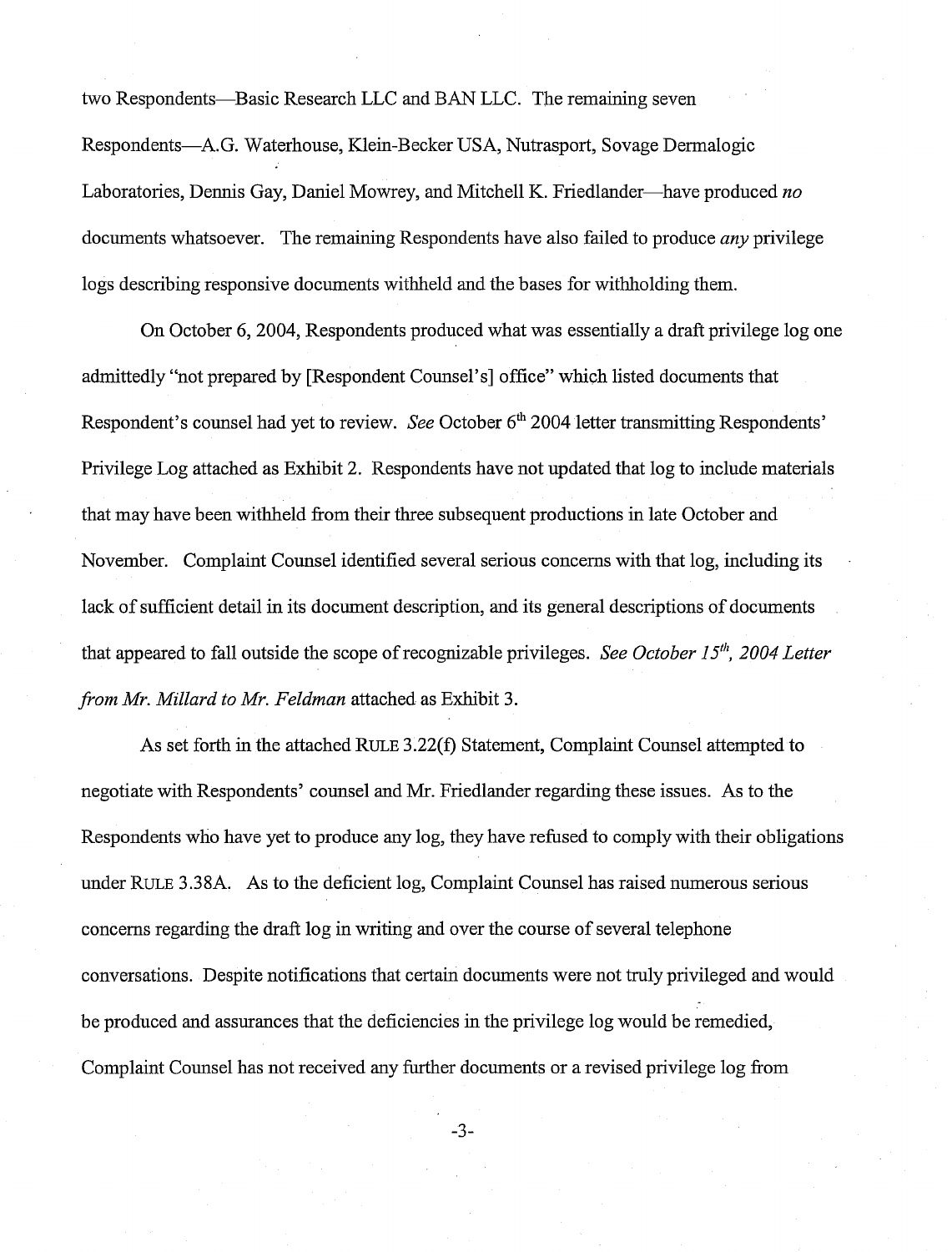Respondents. On December 1,2004, the Court issued an *Order* granting Basic Research's motion to compel a more complete privilege log. In that *Order,* the Court stated:

> Provision of a complete privilege log may be time consuming for both parties. Indeed, Complaint counsel argues that Respondent's privilege log is deficient as well. To the extent the parties all agree to waive certain requirements that are not necessary to determine whether the document is entitled to the privilege claimed, the parties may do so. However, if the parties are unable to reach an agreement, the privilege logs must conform to the requirements of Rule 3.38A.

*Order Granting Basic Research's Fourth Motion to Compel* (Dec. 1, 2004). On December 2<sup>nd</sup>,

Complaint Counsel attempted to reach an agreement on privilege log issues but was unable to do

so. Accordingly, Complaint Counsel now moves to compel the production of privilege logs

complying with RULE 3.3 8A fiom *all* Respondents.

### **DISCUSSION**

## **I. Seven Respondents' Failure to Produce any Privilege Log Whatsoever Violates** RULE **3.38A**

RULE 3.38A clearly obligates parties holding materials responsive to document requests

or written interrogatories to submit

a schedule of items withheld which states individually as to each such item the type, title, specific subject matter, and date of the item; the names, addresses, positions, and organizations of all authors and recipients of the item; and the specific grounds for claiming that the item is privileged.

Respondents should have produced a privilege log to support the objections based upon privilege set forth in their discovery responses. In responding to Complaint Counsel's interrogatories, the Corporate Respondents collectively raised objections asserting that the discovery sought was "protected from disclosure by the attorney-client privilege, work product doctrine, and/or right of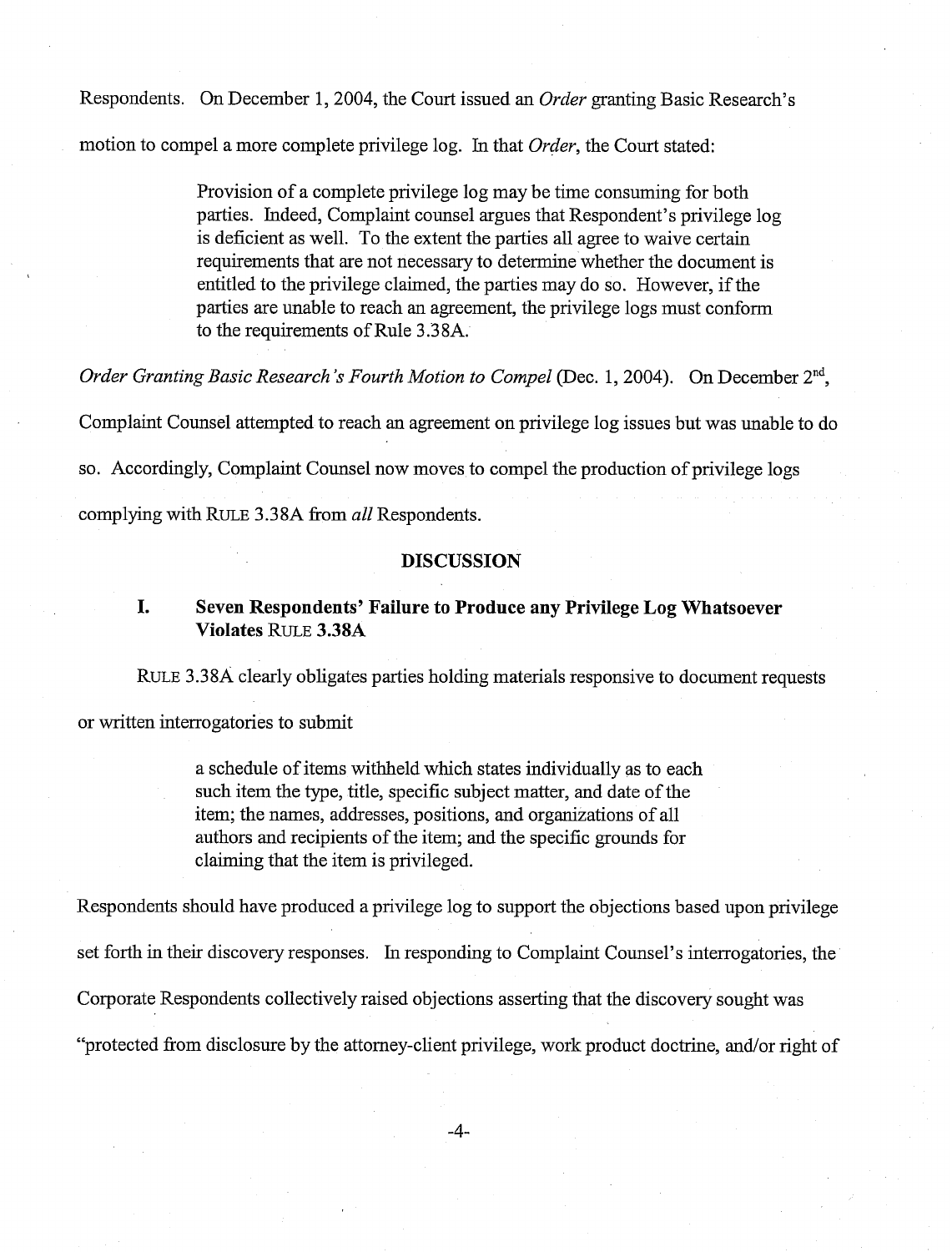privacy including financial privacy." *See Response to Complaint Counsel's First Set of Interrogatories* attached as Exhibit 4. In fact, the Respondents asserted these privileges with respect to each and every interrogatory specification propounded by Complaint Counsel. *Id.*  The Individual Respondents, including Respondent Friedlander, also included assertions of privilege in their General Objections and specific objections and incorporated by reference the responses of the other Respondents. *See, e.g., Respondent Friedlander's General Objections*  attached as Exhibit 5. Similarly, in responding to Complaint Counsel's document requests, the Corporate and Individual Respondents all asserted identical general objections based upon attorney client privilege, work product immunity "and/or any other privilege or immunity." *See*  e.g., Respondent Basic Research and Respondent Gay's General Objections attached as Exhibit 6. Respondents' subsequent responses to Complaint Counsel's discovery requests all contain similar assertions of privilege without any underlying schedule of documents withheld to support these assertions.

Despite these assertions of privilege, despite moving to compel Complaint Counsel to produce a more detailed privilege log, *none* of the Respondents, save Basic Research and BAN, have produced a schedule of documents containing the information mandated under RULE 3.38A. As Respondents themselves argued in their *Motion to Compel Proper Privilege Log,* parties "must comply with the requirements of 16 C.F.R. *5* 3.38A and provide document specific, detailed information." *See Respondent Basic Research, L.L. C. 's Motion to Compel Proper Privilege Log* at 3. Respondents cited to *MSC Software*, a case that also involved a situation where no privilege log was produced. *Id.* As in *MSC Software,* and consistent with the Court's recent *Order,* Respondents "must submit a detailed privilege log of the items withheld fiom

 $-5-$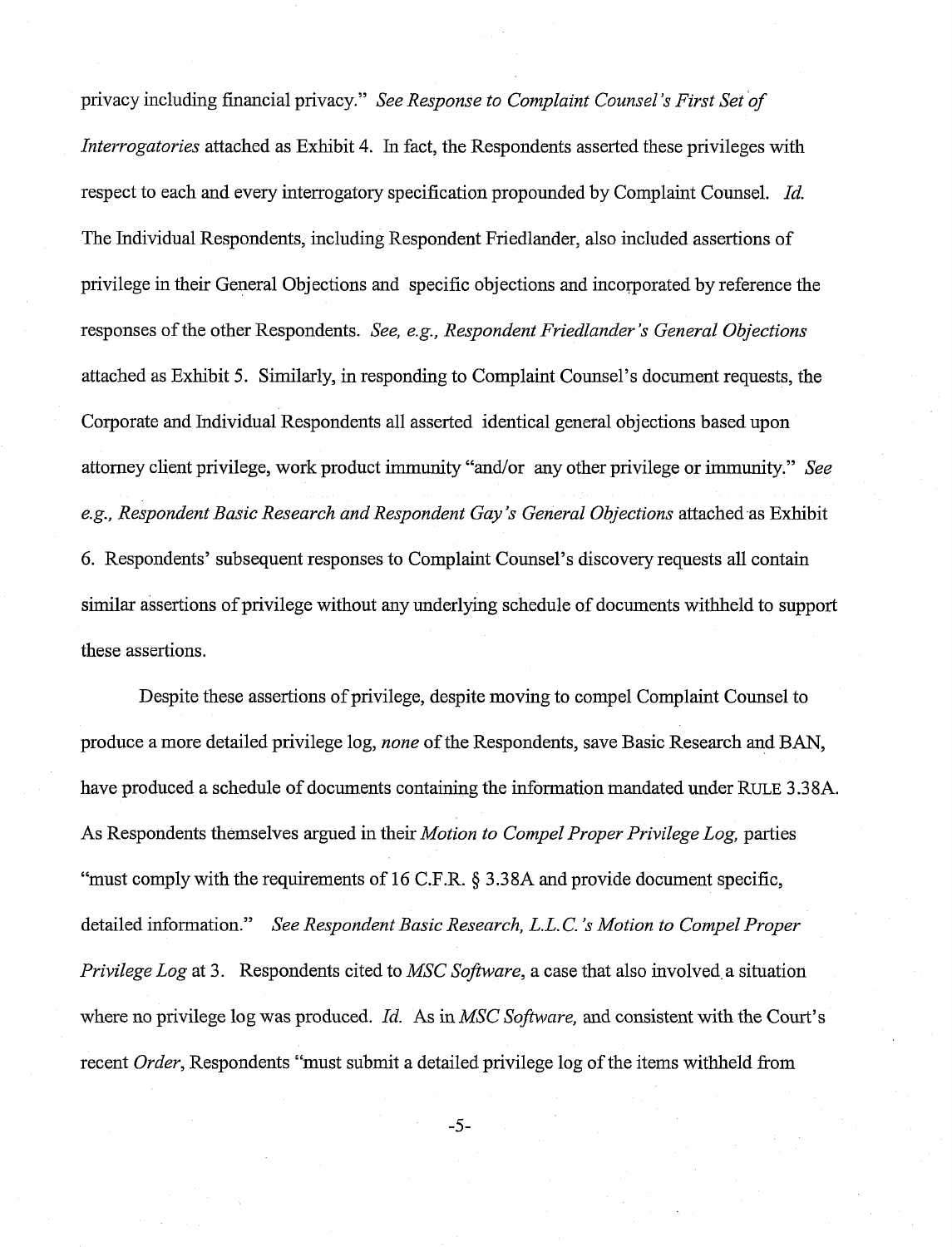[Respondents'] files." *MSC Software,* No. 9299 (Feb. 21,2002) attached as Exlubit 7.

Respondents' logs should encompass not only the materials withheld in response to Complaint Counsel's first set of discovery requests, but *all* subsequent requests as well. This detailed log should include descriptions of *all* items withheld including, but not limited to attorney-toattorney correspondence, electronic mail and work product. Having demanded compliance to the very last letter of RULE 3.38A by Complaint Counsel, Respondents are in no position to argue that they themselves are obligated to provide anything less. *See Complaint Counsel's Opposition to Basic Research 's Motion to Compel Proper Privilege Log* at n. *4* ("In the interest of fairness and mutuality," if Complaint Counsel is required to go compile a privilege log of its own attorney files, "then every law firm that has been involved with representing Respondents should have to do the same for documents in its own files connected to its representation of Respondents").

## **11. Basic Research and BAN Have Unjustifiably Failed to Produce a Valid, Final Privilege Log**

The privilege log produced by Basic Research and Ban ("Privilege Log") suffers from severe deficiencies. First, counsel for Respondents admits that he neither "prepared" the log nor "review[ed] the listed documents." As a result, Respondents' counsel was not in a position to assess and verify its accuracy. *See October 6, 2004 Letter from Jeff Feldman to Laureen Kapin* at Exhibit 2. Second, the log fails to identify the names addresses, positions and organizations of the authors and recipients. Many of the authors and recipients do not appear to be a lawyers, yet the documents are listed as privileged. Without this information, it is difficult to determine whether the documents are properly withheld. Third, the log fails to identify the withheld

-6-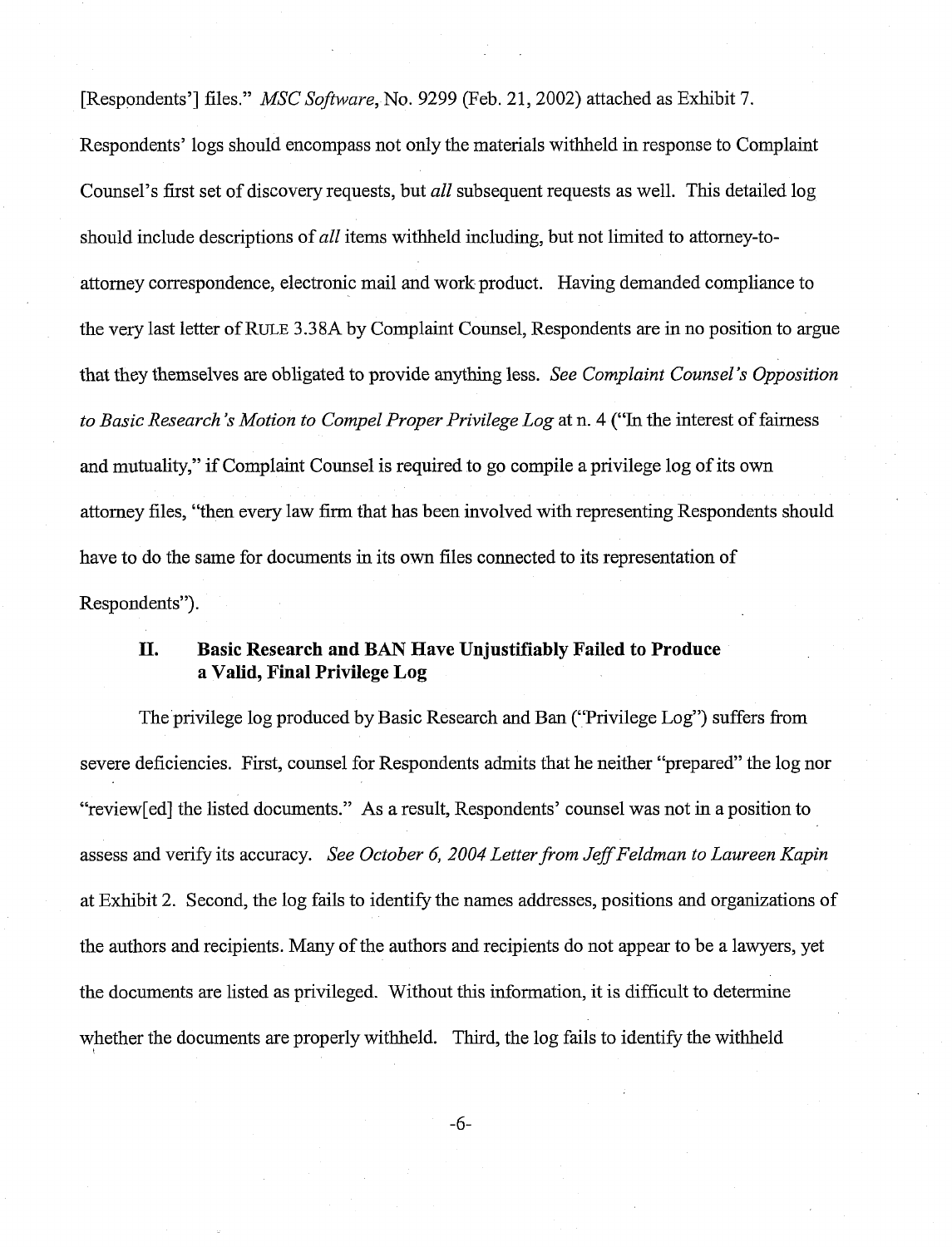documents with sufficient specificity as to title and specific subject matter. Instead, the log identifies broad topics such as "PediaLean Information" or "Cutting Gel Information" - topics that are facially relevant and non-privileged. *See Privilege Log* at Exhibit 2. As Respondents argued in their own motion, "absent the requested specificity it is impossible for [Complaint Counsel] to determine whether the documents at issue are in fact subject to an available privilege." *See Respondent Basic Research, L.L. C. 's Motion to Compel Proper Privilege Log* at 4. Fourth, the log does not include the internal attorney-to-attorney correspondence and work product described above regarding the Corporate Respondents. Finally, the log does not appear to include documents that Respondents would have generated during the pre-complaint investigation of this matter whch took place prior to 2003. The vast majority of documents on the Privilege Log are dated during 2003 and 2004.

Complaint Counsel expressed its concerns regarding the "draft" nature of the log both orally and in writing. *See, e.g., October 15<sup>th</sup>, 2004 Letter from Mr. Millard to Mr. Feldman* attached as Exhibit 3. Respondents' counsel subsequently admitted that certain documents were not properly withheld but have yet to provide them to us, notwithstanding our repeated inquiries and the start of depositions in this matter. This recalcitrance in complying with discovery obligations is consistent with Respondents' strategy to delay and/or avoid the disgorgement of relevant information and prejudice Complaint Counsel's ability to gather evidence in support of its case in chief. Having rebuffed Complaint Counsel's attempts to negotiate a mutually agreeable resolution to privilege log issues and having demanded slavish compliance with RULE 3.38A, fairness compels the conclusion that Respondents must produce a log that complies with the same exacting standards.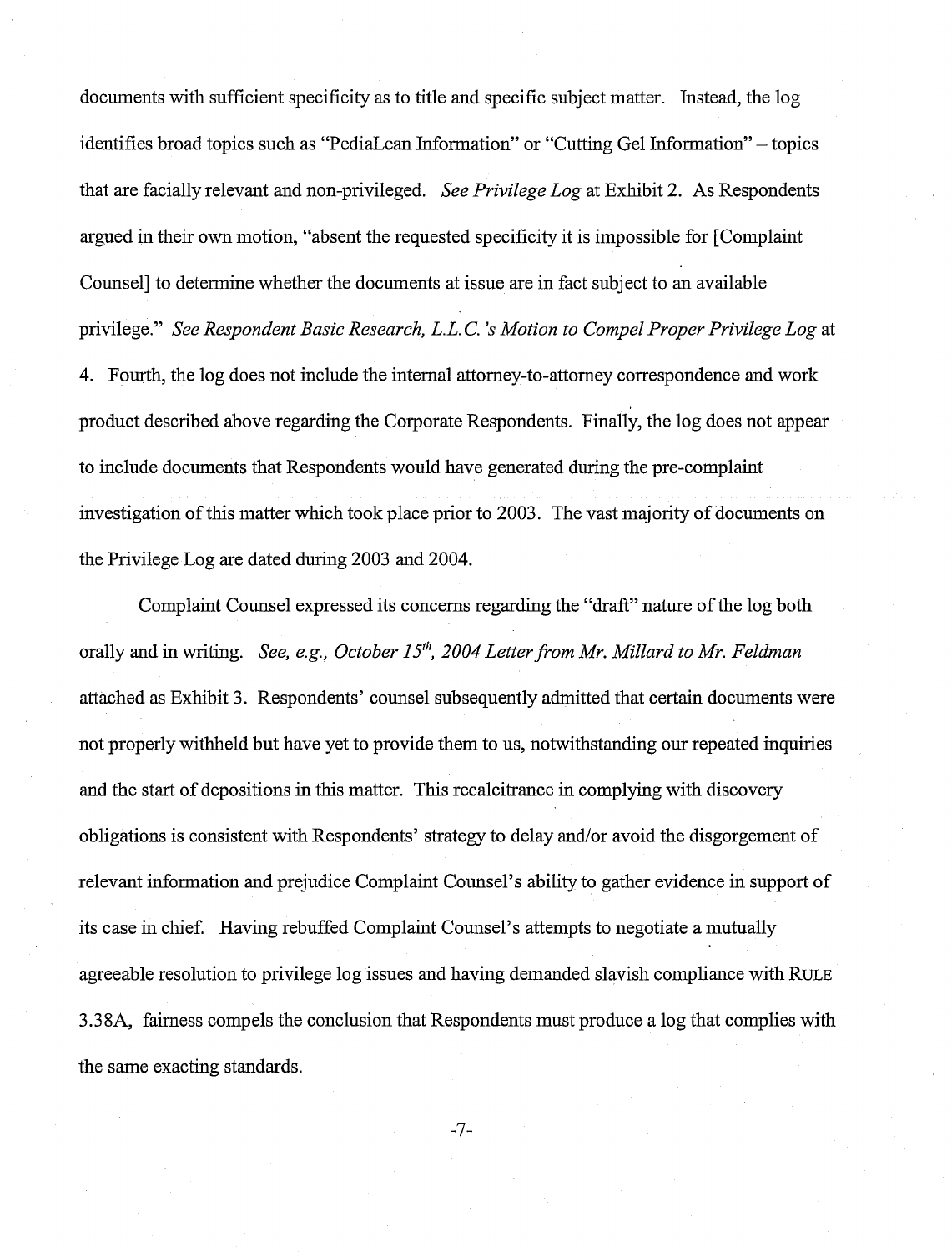### **CONCLUSION**

Respondents have failed to produce a privilege log that complies with the standards that RULE 3.38A requires. They seek such a log from Complaint Counsel, yet even in the face of an *Order* signaling the parties' mutual obligations on this issue, they refuse to voluntarily provide such a log. Respondents' recalcitrance should not be rewarded. Complaint Counsel respectfully requests an order requiring that Respondents' privilege logs comply with RULE 3.38A and requiring that such logs be produced on the same date as Complaint Counsel.

### Respectfully submitted,

Kapen uree-

Laureen Kapin (202) 326-3237 Joshua S. Millard (202) 326-2454 Robin M. Richardson (202) 326-2798 Laura Schneider (202) 326-2604 Division of Enforcement Bureau of Consumer Protection Federal Trade Commission 601 Pennsylvania Ave., N.W. Washington, D.C. 20580

Dated: December 7, 2004

Counsel Supporting the Complaint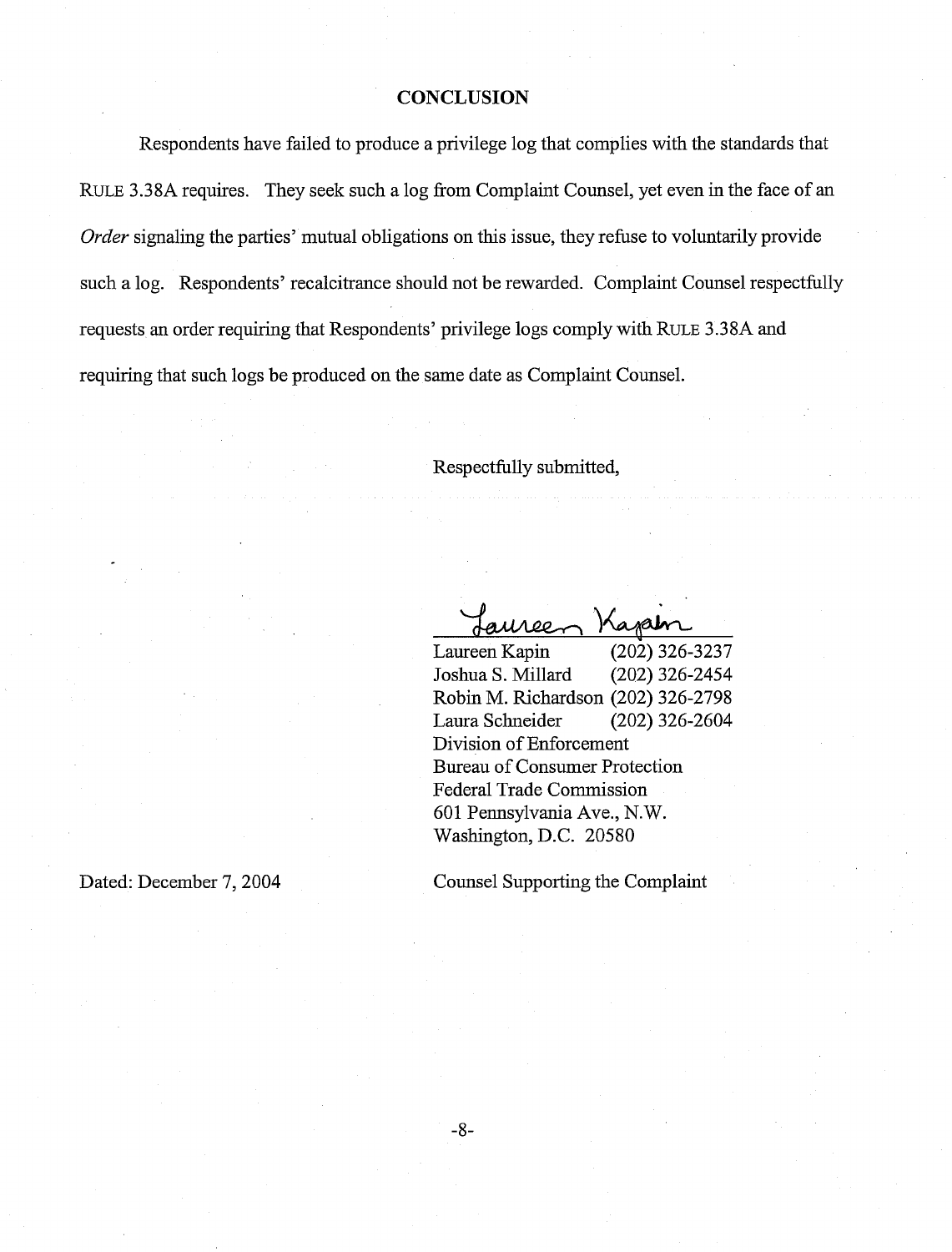#### **STATEMENT PURSUANT TO RULE3.22(f)**

I HEREBY CERTIFY that Complaint Counsel conferred with opposing counsel and attempted to confer with Respondent Friedlander in an effort in good faith to resolve by agreement the issues raised in this motion to compel. On October 6, 2004, Complaint Counsel wrote to all Respondents' counsel setting forth several concerns regarding the Privilege Log produced by Basic Research and Ban. Complaint Counsel also discussed its concerns with Respondents' counsel during the course of several telephone conversations during October and November. In addition, Complaint Counsel addressed its concerns over the absence of privilege logs with the individual respondents' counsel. These conversations took place during late October with Respondent Mowrey's counsel and during early December with Respondent Gay's counsel. On December 2,2004, Complaint Counsel attempted to reach Respondent Friedlander regarding these issues by leaving a detailed telephone message but Respondent Friedlander never returned our call. On December 2, 2004 the Corporate Respondents' counsel indicated they would not be providing privilege logs that complied with R. **3.38A** and the individual Respondents' counsel refused to provide privilege logs at all. As a result, Complaint Counsel informed Respondents that an impasse existed with regard to the issues set forth in the instant Motion.

Seuvreen Kapin Complaint Counsel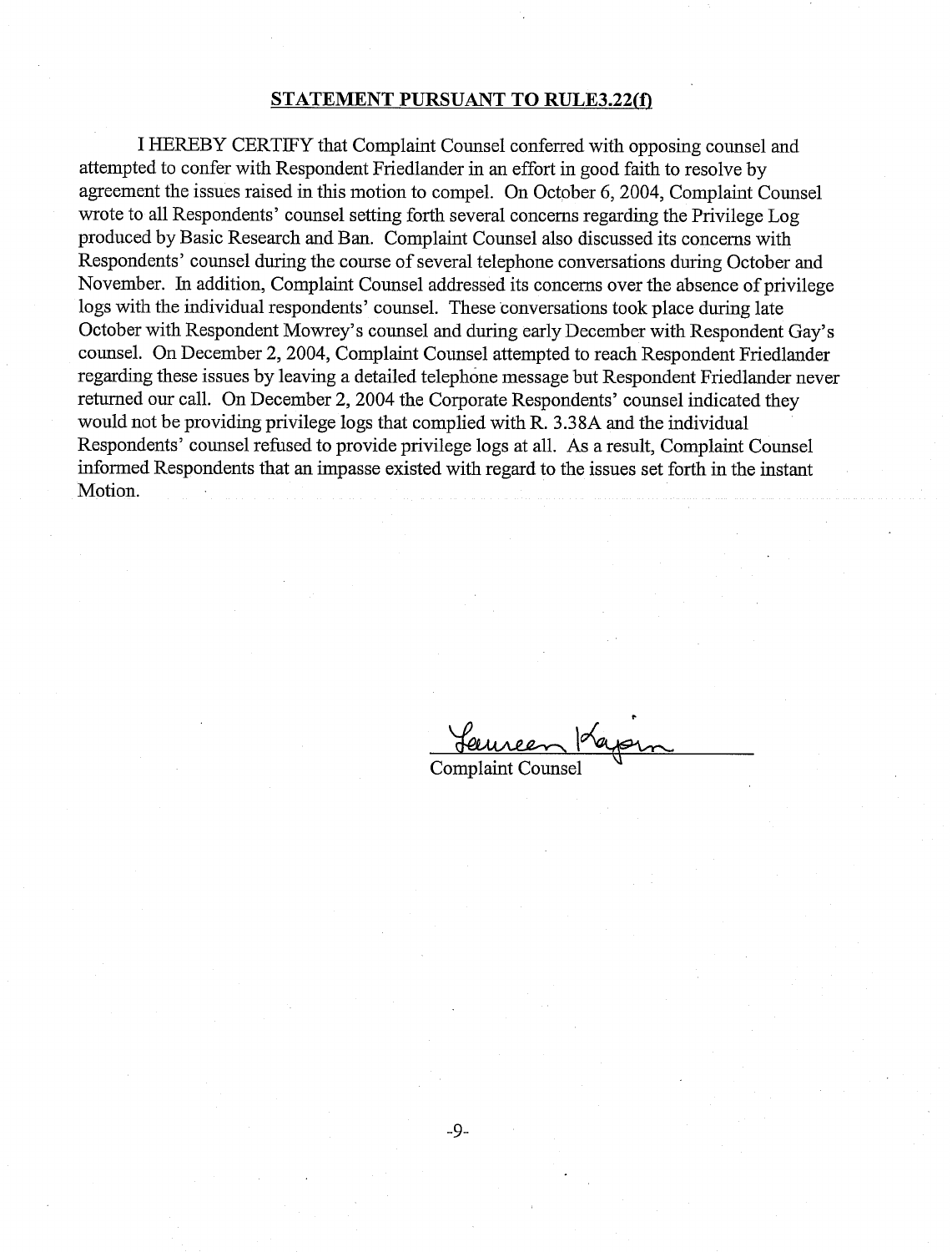### UNITED STATES OF AMERICA BEFORE THE FEDERAL TRADE COMMISSION

 $)$  $)$  $)$  $)$  $)$  $)$  $)$ 

 $\mathbf{)}$ 

 $\mathbf{)}$  $)$  $)$  $)$  $)$ 

| In the Matter of               |  |
|--------------------------------|--|
| <b>BASIC RESEARCH, L.L.C.,</b> |  |
| A.G. WATERHOUSE, L.L.C.,       |  |
| KLEIN-BECKER USA, L.L.C.,      |  |
| NUTRASPORT, L.L.C.,            |  |
| <b>SOVAGE DERMALOGIC</b>       |  |
| LABORATORIES, L.L.C.,          |  |
| <b>BAN, L.L.C.,</b>            |  |
| DENNIS GAY,                    |  |
| <b>DANIEL B. MOWREY, and</b>   |  |
| MITCHELL K. FRIEDLANDER,       |  |
|                                |  |

Docket No. 9318

PUBLIC DOCUMENT

# ORDER GRANTING COMPLAINT COUNSEL'S MOTION TO COMPEL PRODUCTION OF DOCUMENTARY MATERIALS AND ANSWERS TO INTERROGATORIES

Upon consideration of Complaint Counsel's Motion to Compel Production of Documentary Materials And Tangible Things and Answers to Interrogatories, and all related papers and arguments of the parties, it is hereby

ORDERED that Complaint Counsel's Motion To Compel is GRANTED, and it is further ORDERED that, no later than 10 (ten) business days after entry of this Order, both Respondents and Complaint Counsel shall produce privilege logs conforming to R. 3.38A

> Stephen J. McGuire Chief Administrative Law Judge

Dated: December, 2004

Respondents.